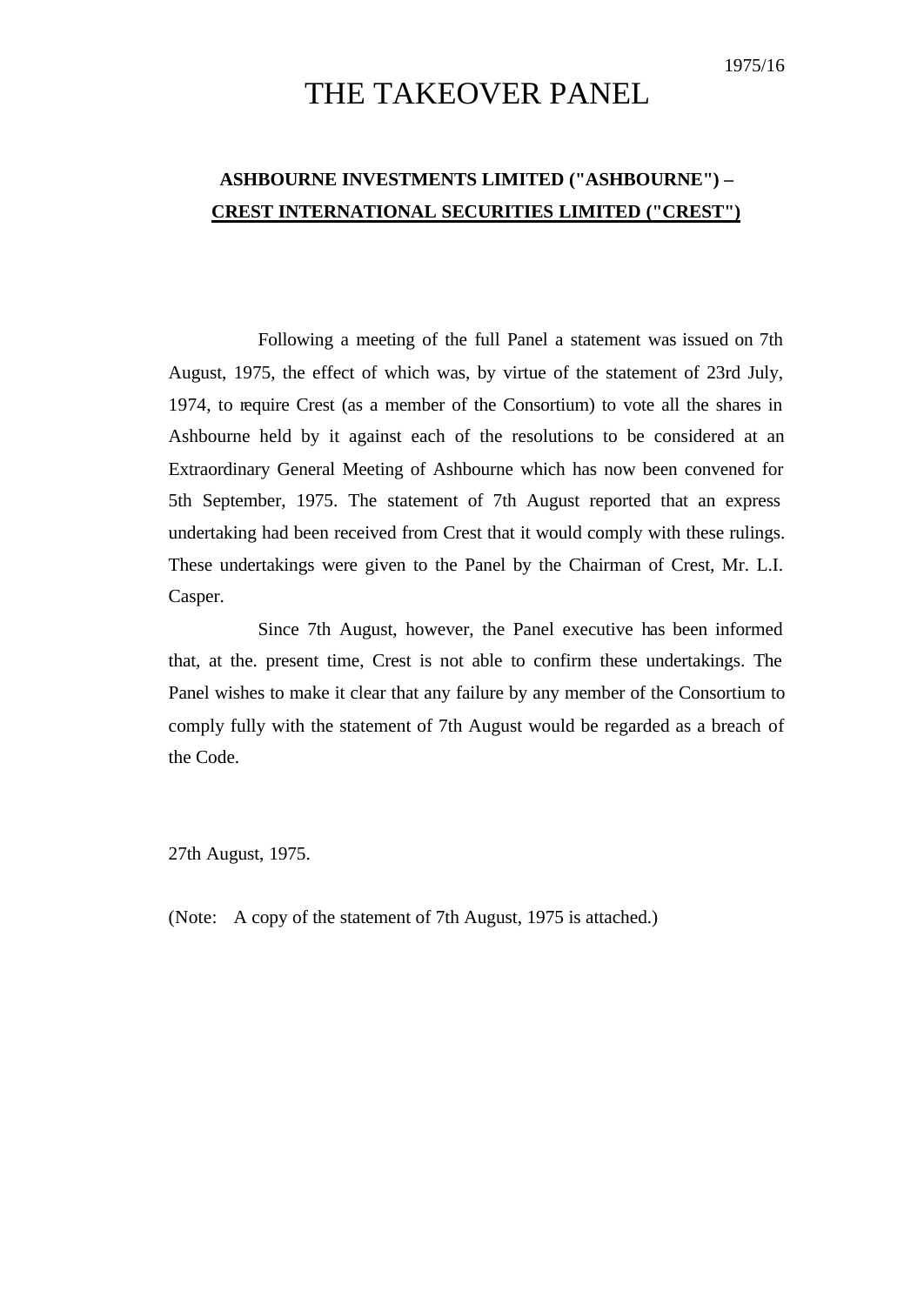#### **PANEL ON TAKE-OVERS AND MERGERS**

### **STATEMENT Ashbourne Investments Limited ("Ashbourne")**

The Panel has seen requisitions calling for an Extraordinary General Meeting of Ashbourne signed by companies which hold shares in Ashbourne on behalf of Crest International Securities Limited ("Crest") and its associates. The Panel has also seen copies of a letter dated 15th July, 1975 from Mr. L.I. Casper, Chairman of Crest, to the shareholders of Ashbourne. Inter alia, this letter invites shareholders to support certain resolutions to be proposed at the Extraordinary General Meeting and which would change the composition of the Board of Ashbourne and which would purport to direct the Board to adopt certain courses of action. It is unfortunate that the Panel was not consulted before these documents were despatched.

In a Statement of 23rd July, 1974, the Panel directed the Consortium (consisting of Crest, Corporate Guarantee Trust Limited ("Corporate") and their associates) and the Board of Ashbourne to take steps to reconstitute the Board of Ashbourne, pending the outcome of certain legal proceedings which have not yet been concluded. The Board was subsequently reconstituted as suggested by the Panel. The Statement also required that:-

"The Consortium do not exercise the voting rights attached to 19.9% of the ordinary shares in Ashbourne (being the shares purchased by them on 6th December, 1973) and the Consortium exercise the voting rights attached to any other shares held by any of them in such a manner as may be appropriate so as to preserve, the composition of the board on the above lines".

The Panel reaffirms that these interim rulings are still in force and can see no reason to alter them at the present time. Accordingly the Panel wishes to make clear that, in relation to the resolutions numbers 1-6 and, if appropriate, 7 and 8, as set out in the letter of 15th July from Mr. Casper, the Consortium would be precluded from voting the shares purchased on 6th December, 1973 and would be required to vote the remaining shares held by them against all of these resolutions.

A further Statement on 18th September, 1974 which amplified the Panel's Statement of 23rd July, 1974 envisaged that the reconstituted Ashbourne Board would continue to exercise the powers conferred on them by the Articles of Association in the normal manner. Since esolutions numbers 9-12 in Mr. Casper's letter of 15th July would appear to conflict with this statement of the position, the Panel has directed that the Consortium should not vote the shares purchased on 6th December, 1973 in respect of the resolutions and should vote the remaining shares held by them against these resolutions.

Had the Panel been consulted about the requisition for the Extraordinary General Meeting and the letter to shareholders before they had been issued, it would have considered them to be contrary to the spirit of the interim rulings. Not having been so consulted, the Panel has requested and has received from all the members of the Consortium, namely Crest and its associates (which include Mr. Bernard Glazer and his family trusts) and Corporate and its associates, express undertakings that they will comply with the Panel's rulings of 23rd July, 1974 in respect of the shares in Ashbourne held by them. In the light of these undertakings the Panel does not consider that it would be in the interest of Ashbourne shareholders or that any other useful purpose would be served if the Consortium were to persist in requisitioning an Extraordinary General Meeting for the purpose indicated in the circular letter from Mr. Casper already referred to.

The Panel must make it plain for the future that, so long as its rulings of 23rd July, 1974 remain in force, none of the shares held by the Consortium as at the date of that ruling or acquired since can be voted except in the manner directed by those rulings nor may such shares be used in support of requisitions for any Extraordinary General Meeting to discuss resolutions against which the Consortium shares would (as required by the Panel's rulings) have to be voted.

7th August. 1975.